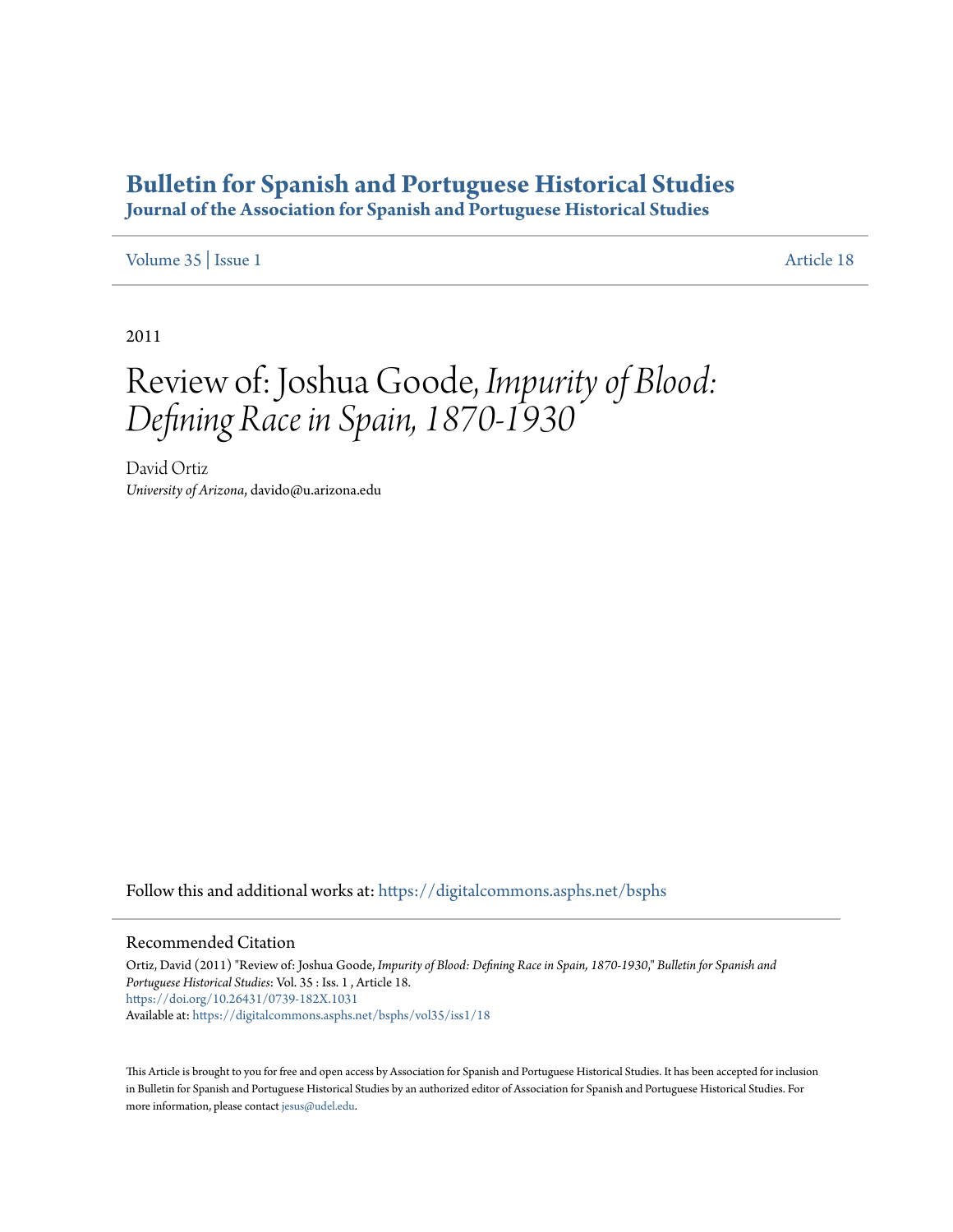Goode, Joshua. *Impurity of Blood: Defining Race in Spain, 1870-1930*. Baton Rouge, LA: Louisiana State University Press, 2009. 218 pp.

E.P. Thompson famously wrote "class is a relationship and not a thing" in his classic *The Making of the English Working Class*. Since then, regarding identities, historians take the relationship between ideas and their social construction as axiomatic. Indeed, Laura Tabili's article (*JSH* 2003), "Race is a Relationship, and not a Thing," underscores Thompson's proviso, extending it to social constructions of racial identities. Joshua Goode's *Impurity of Blood* approaches racial thought, and its practical application in turn-of-the-century-Spain, similarly. Those familiar with social theory will not find novelty in Goode's approach. They will quickly discover the conscientious, intelligent, and thorough research of a professional historian who did the legwork – no mean feat where racial thought is concerned. In chapter one, they will also encounter, arguably, the clearest available introduction to contemporary racial theory.

*Impurity of Blood* is a path-breaking history of the development of racial thought in Spain. It dispels common assumptions about the study of race, most notably, that "historians of Europe have focused on race through the lens of the Nazi regime, forming an implicit and often explicit comparison between any manifestation of racial language and the Nazi genocide performed in the name of a supposed racial purity" (p.3). In this, one calls to mind the old comparisons of industrial development that modeled England as the archetype against which most other states could only be seen as later, typically lesser, imitations. Goode's work understands race as "a process, as a mode of thought, a system of (il)logic, rather than a fixed and clear idea" (p. 5). Consequently, "What Spain's manifest notion of racial fusion proves is that the structure of racial thought—the logical connections between ideas and social deployment of these ideas—is a constant in the formation of racial ideas, regardless of the definition"(p.5). Goode thoroughly examines the origins of Spanish racial thought, connecting Spanish racial theory to a Europe-wide discussion of race during the fin-de-siglo period.

 Goode's book unfolds like an ensemble drama, each chapter introducing a key historical actor to the story. Each actor's role (originator, popularizer, politicizer, data-gatherer) is important in the production and application of racial thought in Spain, all associated, in some way, with the burgeoning field of Spanish anthropology, the source of racial theory. This is so well done that I found myself liking (Aranzadi, early Pulido) or disliking (Antón, Olóriz) the